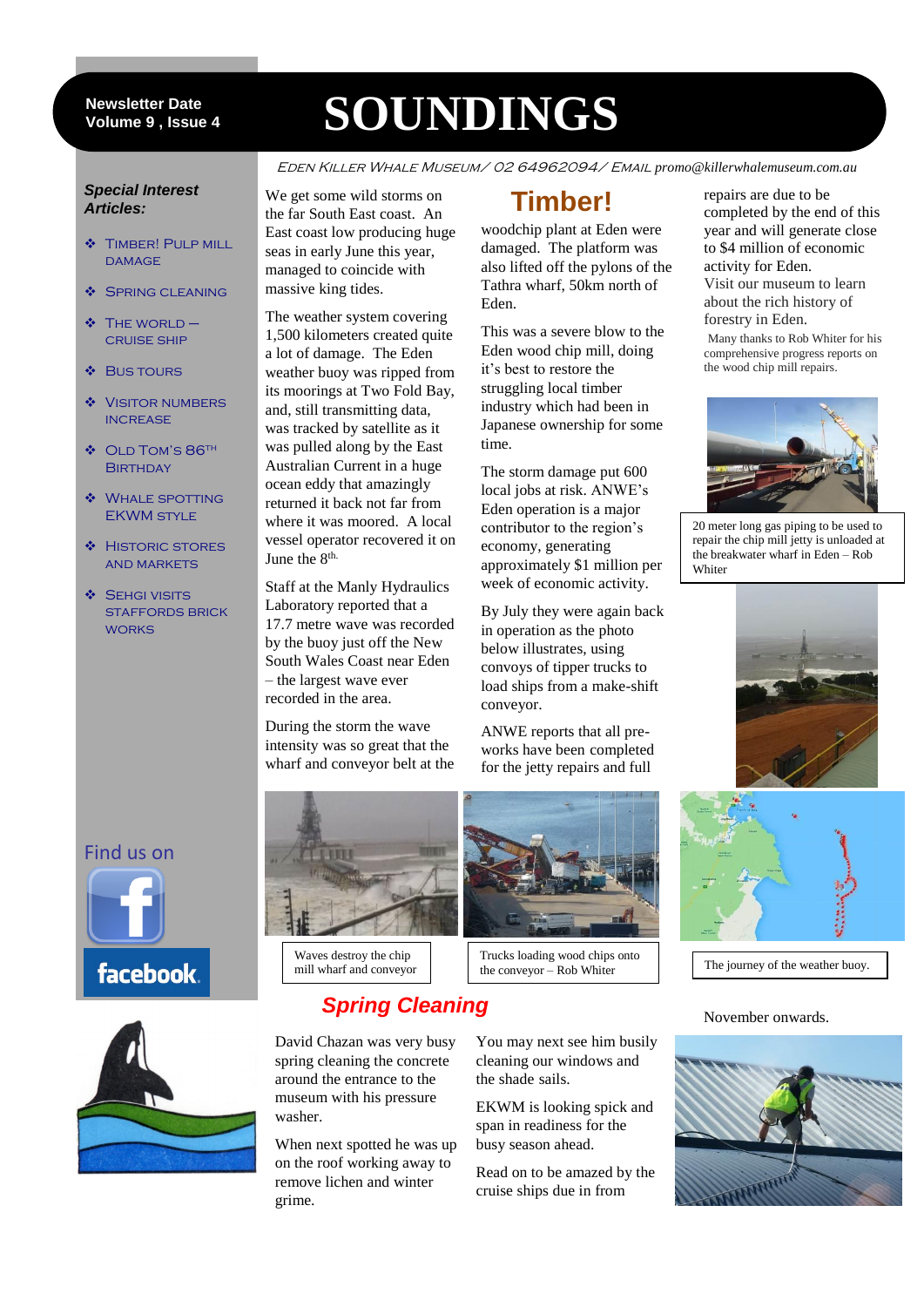### *What a Wonderful World*

This season promises to be a busy time as we prepare to welcome fourteen cruise ships to Eden and EKWM.

On the 19<sup>th</sup> of November the Maasdam will be the first arrival and on the  $10^{th}$  of April M/S Sirena the last.

A new visitor to our port, The World, with just 200 passengers, will interest many locals.

This luxury vessel has 165 apartments and sails around the world non-stop. Real estate on this floating sky scraper will set you back a little over one million dollars.

The ship's residences are privately owned by 130 families from around the world, and a small number are put up for resale every year.

#### *Bus Tours a Bonus*

Throughout winter the steady stream of bus tours has been a great bonus to the museum. EKWM guides have now formed a small group of energetic and informed volunteers who are offering the opportunity of gaining an in-house qualification.

Trish Lamacraft (pictured above with a group of special needs students from Bega) has been busy finalizing all the notes the guides will use, as well as guiding.

Rob van den Helm, will help us advertise for new guides in various local publications.

Junior guides Eliza Odell, Isaac Gaudie and Benjamin Neville from Eden Marine High School have now been assessed and were

#### **Visitor Numbers Increase**

How exciting to hear that we hosted 48,892 visitors this year – these numbers were up by 4,177 on last year's figures.

Retail sales were also up creating a record in terms of admissions and sales. Many thanks to all concerned – our shop staff who do a mighty job.

Thanks also to Jody White, our curator, who continues to add to our collection and brings our history to life with stunning exhibitions.

The "behind the scenes crew" are often not recognized – Bob Sykes our business manager and man

Knut Kloster who had a family history in the marine industry came up with the concept.

The World's hull was built in Landskrona, Sweden and later towed to Norway where it was completed and launched in 2002. At 43,524gross tons it is the first ship of its size to burn marine diesel oil rather than heavy bunker fuel.

During one impressive stop over, guests played golf in Antarctic snow after retracing Sir Ernest Shackleton's historic steps.





They will later add the light house training to their repertoire which will be of great help during school holidays and when the cruise ships are in port.

If you would like to gain a EKWM certificate of guiding and join our happy crew, contact Bob Sykes at the museum to register.

NOTE – this is not a recognized national training program.

> of many talents, and all those on our management committee, and the Friends of EKWM who work consistently to make our museum great.

Through all of their efforts we continue to win tourism awards, gather international press coverage and television footage.







L to R – Eliza, Ben and Isaac our newly qualified guides.





can accommodate up to 12 people. The annual ownership fees are based on square When residents of The World are at home on the high seas,

they can enjoy the only fullsize tennis court at sea, a 7,000-square foot spa and fitness centre, and swimming pools, and sample 12,000 bottles of wine with advice from an on board sommelier. The 12-deck ship, managed by Florida-based ROW Management Ltd, also boasts six restaurants, multiple bars, a tea room, golf simulator, library and cinema.

There is such demand for each exclusive piece of real estate that there is a waiting list for certain room sizes, including three-bedroom flats and a sixbedroom penthouse suite that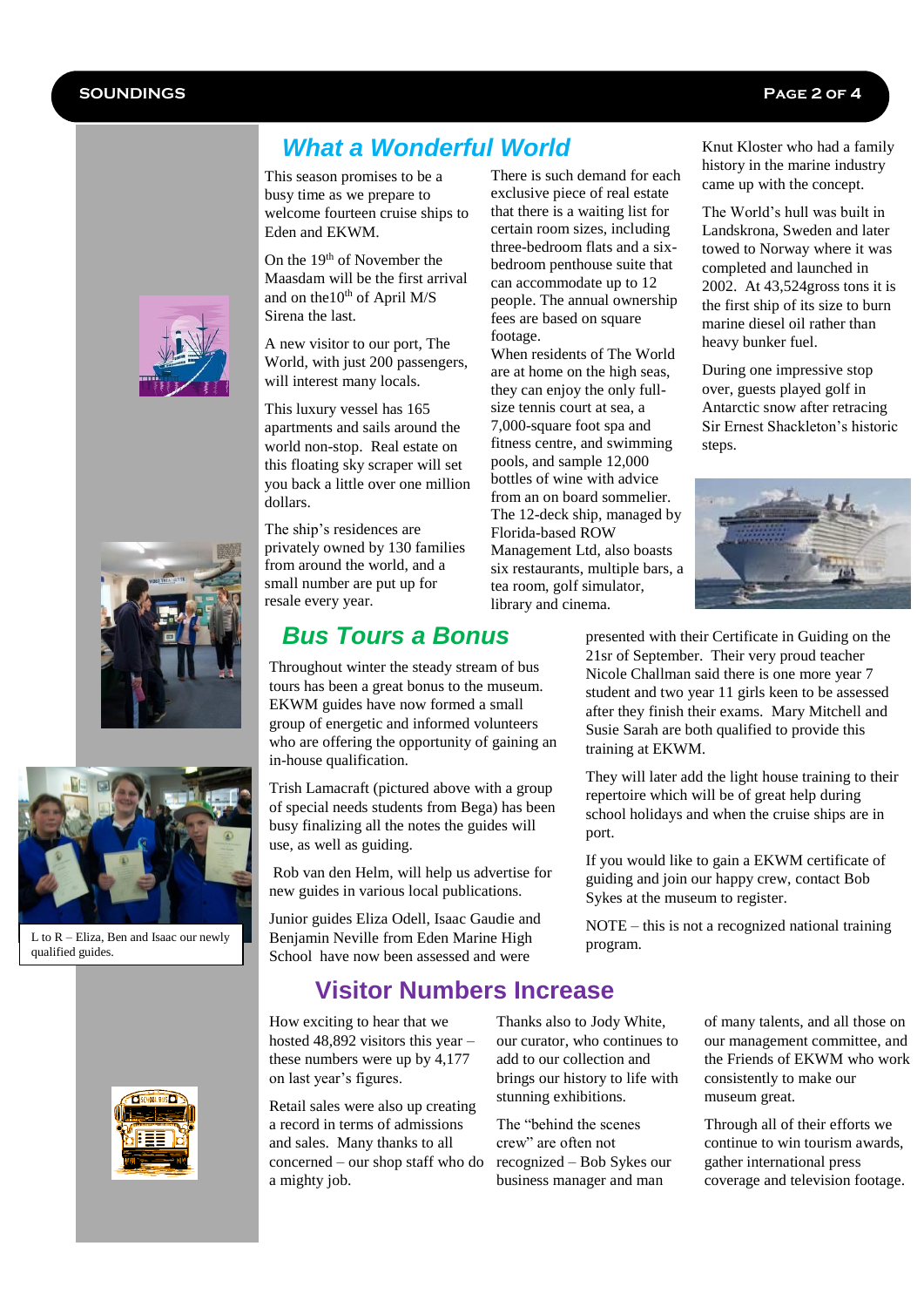# *OLD TOM'S 86TH ANNIVERSARY*

On the  $17<sup>th</sup>$  of September we celebrated the 86th anniversary of the discovery of Old Tom's body in Two Fold Bay in 1930 and the proud display of his much admired skeleton, which forms the pivotal point of our Museum collection.

Jody White our museum curator recently sent me a file on killer whale types and ours are *"Type A" Antarctic Largest, reaching up to 9.5 m. Eye patch is medium in size and extends horizontally to the body axis. Saddle patch can be closed or slightly open.*

*Lacks prominent dorsal cape. Most orca closely match the A type morphology, lnhabits ice free circumpolar waters.*

Killer whales are identified by their dorsal fin and all the orcas in our Two Fold Bay pods were named by the whalers, some after deceased whalers.

To provide an example of the respect the town of Eden had for its pod of killer whales in 1901 "Typee," a member of the Eden pod was stranded on

Aslings beach while chasing a small whale into the shallows and was killed by a visitor. The town was in an uproar and the visitor was advised to "leave town as fast as you can."

The following excerpt from Scott of the Antarctic's diary gives us an insight into his observance of orcas -

*Of course we have known well that killer whales continually skirt the edge of the floes and that they would undoubtedly snap up anyone who was unfortunate enough to fall into the water, but the facts that they could display such deliberate cunning, that they were able to break ice of such thickness (at least 21 feet) and that they could act in unison, were a revelation to us. It is clear that they are endowed with singular intelligence, and in future we shall treat that intelligence with every respect.*

William John Dakin in 1934 writes - *Apparently, Tom, whilst a good worker, was the naughty boy of the family. He had discovered a bit of play* 

#### *Whale Spotting EKWM style*



Our binoculars at the time of their installation – the late Phil McGrath enjoying "the first look" with Jack Dickenson assisting.

While whale spotting is in full swing with Cat Balou Cruises enjoying some great sightings, our coin operated binoculars have been put to great use as museum visitors enjoy some close ups of all types of marine activity.

They have now well and truly paid for themselves. So far we have collected \$11,000 after the installation cost of \$7,860 – money well spent!

While whales are plentiful orcas have also been spotted around our area by groups of

*which annoyed the whalemen extremely. It pleased him to grab the harpoon line between his teeth and hang on to it, apparently for the excitement of being dragged forcibly through the water. It is said that he has hung on for twenty to thirty minutes at a time.* We now believe that Tom's love of this game may have contributed to his death.

Old Tom's obituary is as follows - *The Sydney Morning Herald, Wednesday 26 November 1930, page 16 EDEN* 

*Mr J R Logan president of the Twofold Bay Development League, is having carefully prepared for preservation the skeleton of 'Old Tom', the last of the Twofold Bay killer whales. With the co-operation of the public, he proposes to erect and enclose it in a mausoleum to be built on an elevated position in Eden overlooking Twofold Bay.*

As we stand in the museum looking at Old Tom we are very fortunate to have had so much documented data on Tom, this remarkable group of animals and their behaviour.

EKWM curator Jodie White and her collections crew continue to provide a wealth of information on the killers of Two Fold Bay for visitors and locals.

#### fishermen.

Anglers on the Merimbula fishing platform watched a pair of killer whales swim past the platform and frolic in Merimbula Bay early in September.

Wonboyn fisherman Bucky Rowlands enjoyed watching an orca not far from Leonard Island.

It seems that fishermen have the time and opportunity to see killer whales in our area.